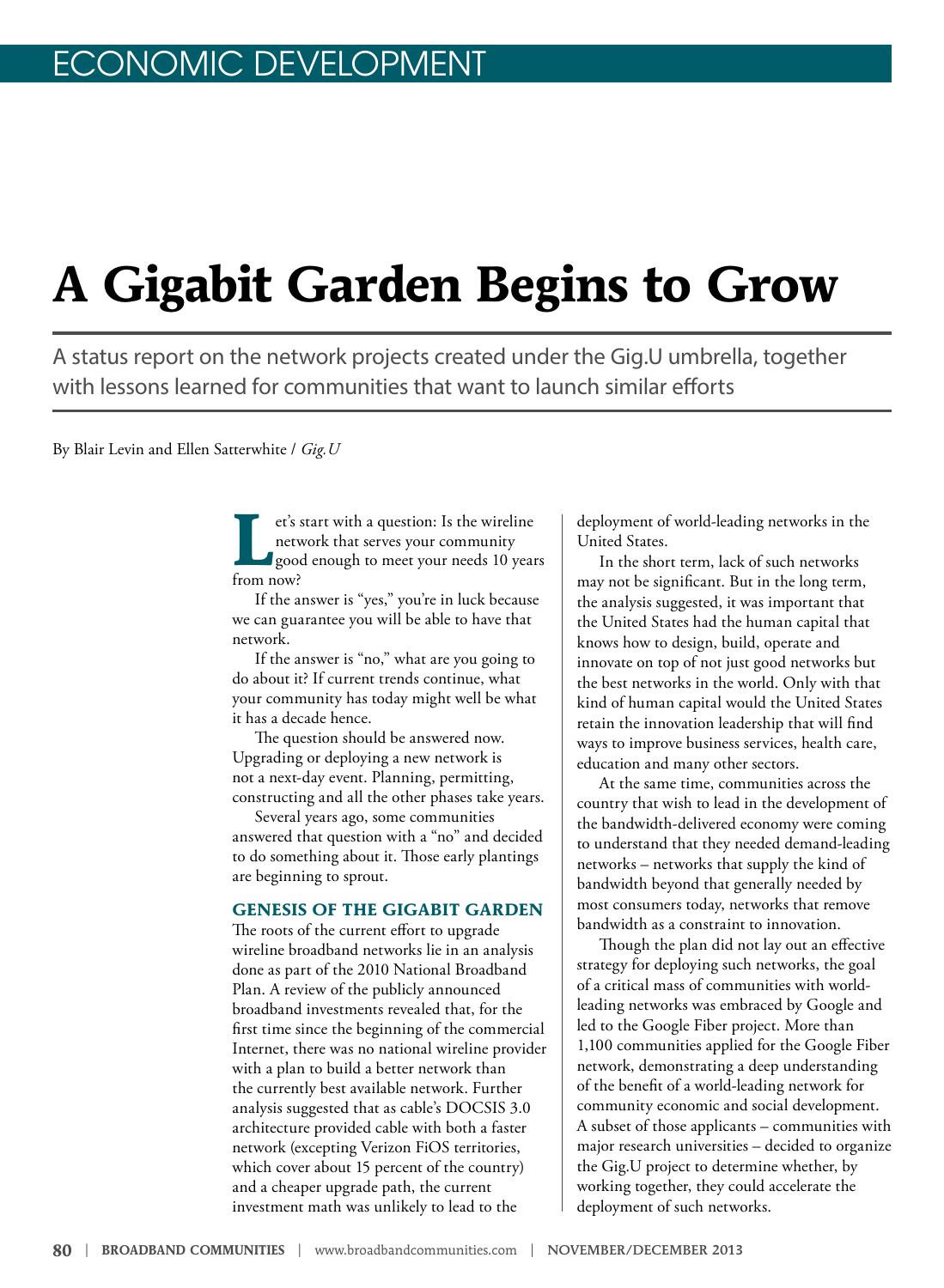#### **PIONEER COMMUNITIES**

In the last two years, there have been several efforts to create gigabit networks in the United States, including efforts by Gig.U communities, Google Fiber, individual communities and, more recently, incumbent providers.

Gig.U formed with a question: Could research university communities – which have attractive characteristics of demand, density, demographics and innovative cultures – change the math for world-leading network deployments? Working collectively where appropriate and tailoring their answer to local circumstances, 18 communities believe the answer is "yes" and have announced plans to move forward.

- 1. **Cleveland, Ohio:** Case Western Reserve University and OneCommunity, a nonprofit that owns and operates a high-speed, allfiber network in Northeast Ohio, built on the success of the Case Connection Zone, a gigabit beta block, by using gigabit connectivity to test how big bandwidth can be used to improve community wellness. Further, this September, the city of Shaker Heights (part of the Cleveland metro area) and OneCommunity announced a partnership to bring gigabit broadband to a neighborhood, creating the first fiberhood in Northeast Ohio.
- 2. **Orono and Old Town, Maine:** A local ISP, GWI, is building mixed-use gigabit networks in a staged buildout around the University of Maine. In July, the two municipalities jointly filed a grant application to the Northern Border Regional Commission for seed money to create a municipally owned, open-access FTTH network. A jointly owned entity will lease last-mile fiber to ISPs, such as GWI, so they may provide retail services at gigabit speeds rather than at the slower speeds supported by the currently leased copper local loops.
- 3. **Gainesville, Fla.:** Gainesville Regional Utilities is building an Innovation Square surrounding the

Eighteen Gig.U communities have announced plans to move forward in providing themselves with world-leading networks. Some of these networks are already being built.

University of Florida with a gigabit service offering embedded in the development.

- 4. **East Lansing, Mich.:** Real estate owners and other public and private entities in the communities surrounding Michigan State University are bringing gigabit networks to apartments – already serving more than 12,000 subscribers – and taking a multitude of steps to improve the economic environment for the deployment of a regional gigabit network.
- 5. **Champaign-Urbana, Ill.:** The University of Illinois and the cities of Champaign and Urbana collaborated to support the Urbana-Champaign Big Broadband (UC2B) project, initially supported by federal Broadband Technology Opportunity Program funds. Building off a successful deployment, UC2B released a request for information seeking applications to extend the \$29.4 million network to homes and businesses beyond the already funded project area. The coalition is reviewing responses.

In addition, the project has developed an aggressive community engagement strategy, signing up and precommitting residents to ultrahigh-speed service to demonstrate demand. It is in the midst of converting the intergovernmental consortium to a  $501(c)(4)$ organization.

6. **Chicago, Ill.:** In October 2012, the University of Chicago, in partnership with the state of Illinois and the city, announced a project to bring gigabit-speed fiber to more than 4,825 residents, businesses,

schools and health care institutions in Chicago's Mid-South Side neighborhoods. As the project, Gigabit Chicago, advances, based on neighborhood participation and adoption, next-generation broadband access will potentially be available to as many as 210,000 residents in 79,000 households as well as to the 10,000 businesses in the area.

Announcing the partnership, Illinois Governor Quinn noted, "Smart communities will foster the job engines of the future. To win in the information economy, we need information infrastructure that is second to none." In addition, the city of Chicago released an RFI with its first goal being to "create an open-access gigabit fiber network in targeted commercial and industrial corridors to foster innovation, drive job creation and drive economic growth."

7. **Seattle, Wash.:** In December 2012, the city of Seattle, in partnership with the University of Washington, announced the Gigabit Seattle project. A key component of the project is the city's ability to lease the excess capacity from the city's own extensive fiber network to private parties willing and able to provide the final element of connectivity.

The project includes three pieces:

- Fiber to the home and business
- Dedicated gigabit wireless to multifamily housing and offices
- Next-generation mobile wireless Internet.

Though Seattle had a strongly contested mayoral race this fall, with the local cable provider, Comcast, contributing to the challenger, both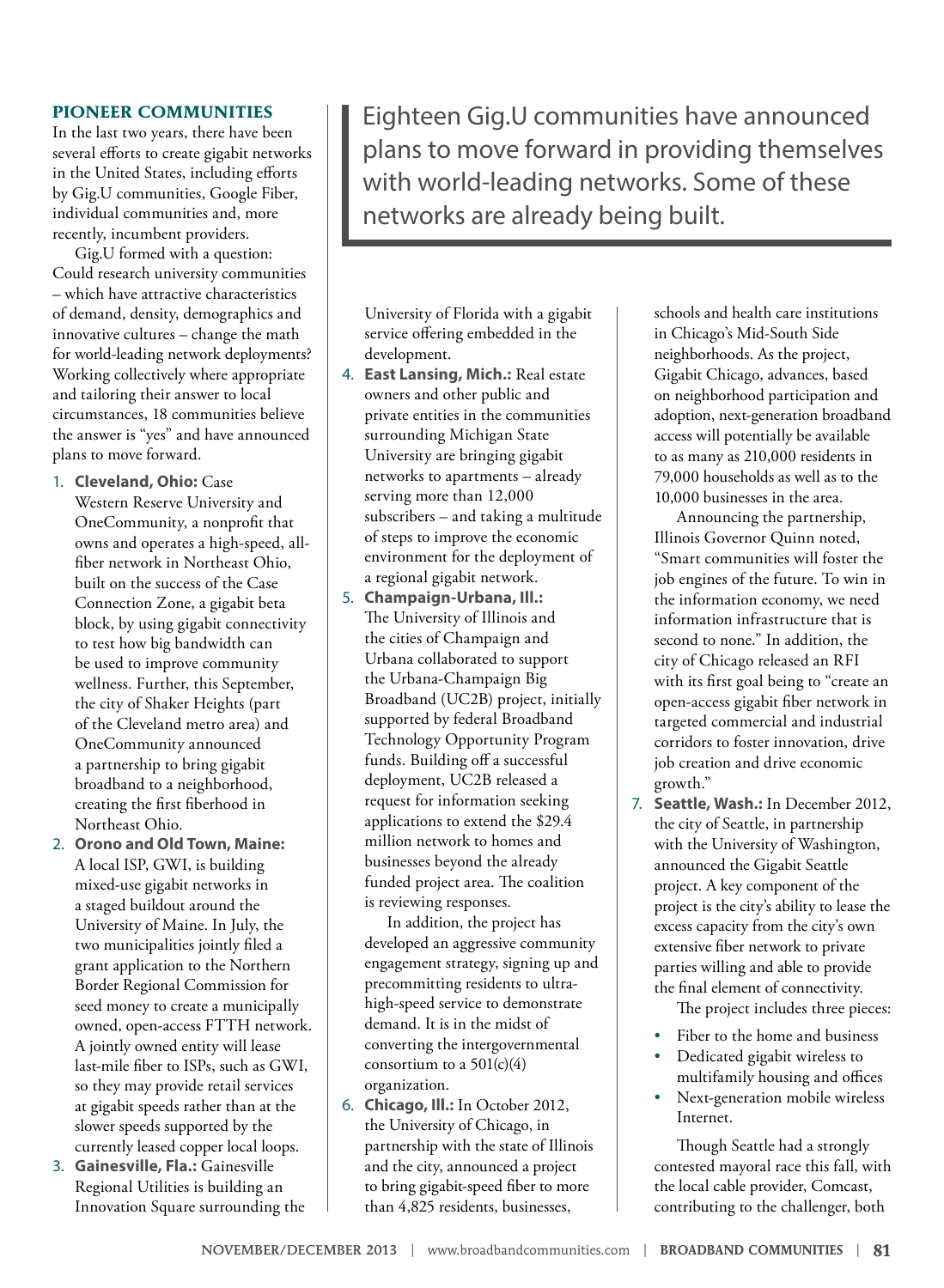# ECONOMIC DEVELOPMENT

Both candidates in the recent Seattle mayoral election supported Gigabit Seattle, indicating a broad base of public support for this and similar projects.

the incumbent and the challenger – who won the election – supported the Gigabit Seattle effort, indicating that such projects have a broad base of public support.

- 8–13. **North Carolina Research Triangle/Winston-Salem:** In February 2013, a regional partnership, NC Next Generation Network (NCNGN) composed of Cary, Chapel Hill, Carrboro, Durham, Raleigh and Winston-Salem, with the support of Gig.U university partners Duke University, NC State University, UNC Chapel Hill and Wake Forest University/ Wake Forest Baptist Medical Center, along with their associated chambers of commerce, issued the nation's first regional request for proposals for a next-generation network deployment. Learning from and building upon the approaches taken by Chicago and Seattle, the RFP provides potential service providers with a clear statement of what the communities hope will be built as well as commitments by the communities to improve the conditions for investment in the desired deployments. NCNGN received responses from eight entities and is currently reviewing the proposals.
- 14. **Connecticut and the University of Connecticut system:** Through existing channels and new efforts, several interested policymakers have worked to make Connecticut's statutory and regulatory profile one that creates an open and competitive market based on easy and rapid access, and the statewide regulator is engaged in reducing entry barriers. Their actions include
- Relying on the state's 2007 video-provider statute, which simplifies the process of becoming a video service provider
- Offering access to the state's Nutmeg Network, which provides multiple fiber lines into each of the state's 169 towns and which is maintained by the state IT department from a data center in East Hartford.
- Creating a Single Pole Administrator, anticipated to be implemented this year, that will use a statewide database of all pole attachments to provide all attachers with scheduling support for work. The two electric companies have proposed performing the administrator role to begin managing access to the poles with standardized attachment agreements.
- Revising the Municipal Gain Statute, which allows towns and other entities access to dedicated space at the top of the telecommunications stack without licensing fees, by expanding its scope to include municipal use "for any purpose" – though municipalities are responsible for make-ready costs.
- 15. **Blacksburg, Va.:** In September 2013, Blacksburg, working with a local tech entrepreneur and Virginia Tech, announced a new broadband service in the downtown area, consisting of a Wi-Fi offering connected to a gigabit network. The Wi-Fi is open to the public and free of charge. The service currently supports a local business incubator

and adjacent restaurants, but plans are to expand to other hightraffic areas, such as the library, schools and additional downtown restaurants, as well as other strategic locations in Blacksburg. The community successfully used crowdfunding to raise funds for equipment and labor. The project has already enabled the development of next-generation applications, such as a gigabit-enabled fitness application.

- 16. **College Station, Texas:** In October 2013, the Research Valley Technology Council, an economic development organization for Bryan and College Station, Texas, released an RFI, inviting network operators to build a gigabit residential network and to offer 100 gigabit connections to local businesses. The council recently held an information session, which was attended by a number of potential providers.
- 17. **Louisville, Ky.:** In November 2013, the city of Louisville, Ky., released an RFI similar to the College Station RFI. The request has three goals:
	- Creating a world-leading, gigabit-capable network across the city or in targeted commercial corridors, as well as in residential areas with demonstrated demand, to foster innovation, drive job creation and stimulate economic growth
	- Providing free or heavily discounted 100 Mbps (minimum) Internet service over a wired or wireless network to underserved and disadvantaged residents across Louisville
	- Delivering gigabit Internet service at prices comparable to other gigabit fiber communities across the nation.

In addition, some rural communities are using currently unused spectrum to accelerate a step function increase in bandwidth. These include

18. **Morgantown, W. Va.:** The nation's first campus Super Wi-Fi network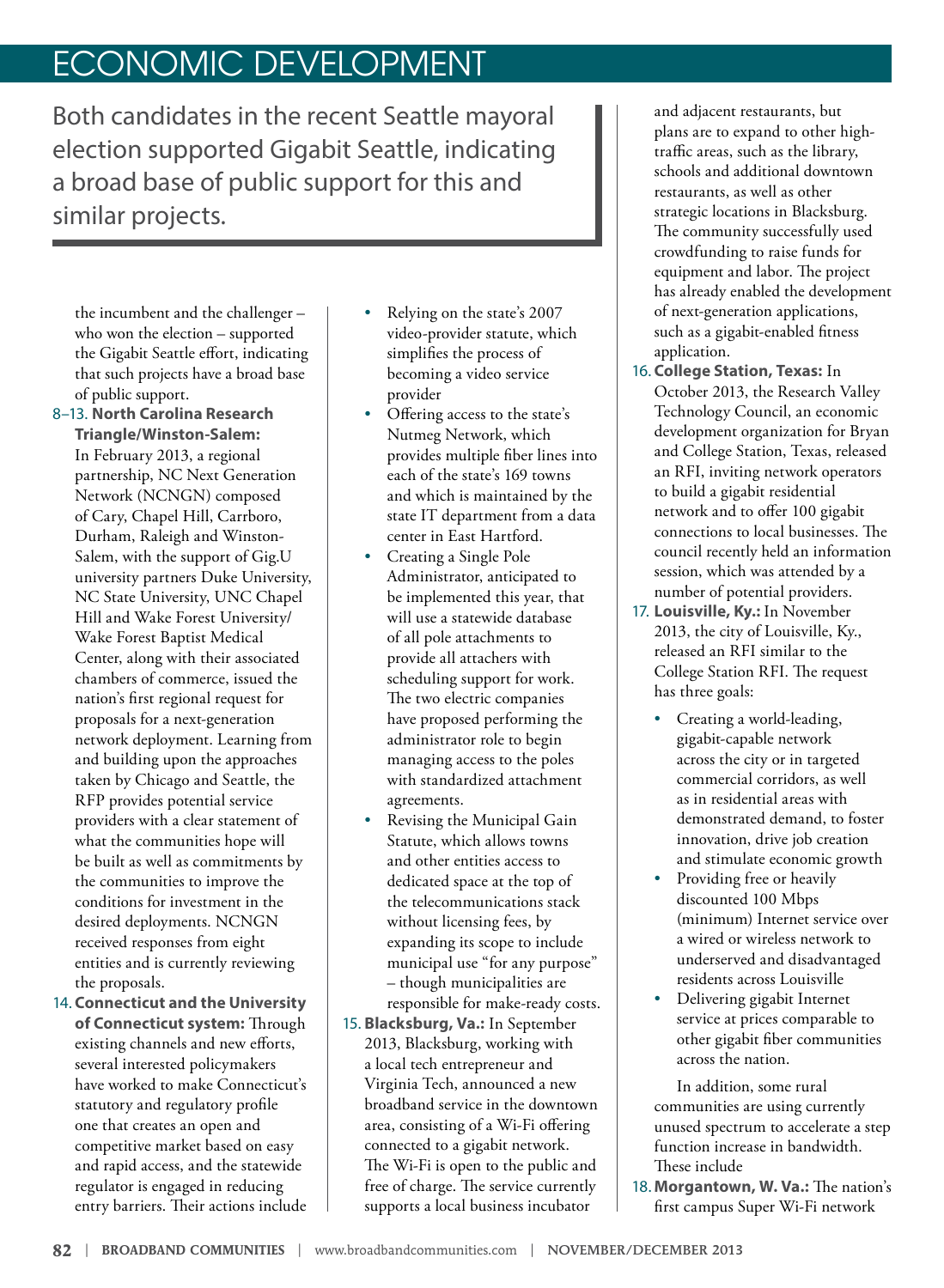launched in July 2013 at West Virginia University. West Virginia University partnered with AIR.U, the Advanced Internet Regions consortium (a project that has its own roots in the Gig.U effort and in which Gig.U is a founding member), to transform the TV white space frequencies left empty when television stations moved to digital broadcasting into muchneeded connectivity for students and the surrounding community. The initial phase of the network provides free public Wi-Fi access for students and faculty at the platforms for Public Rapid Transit, a 73-car tram system that transports more than 15,000 riders daily.

The University of New Hampshire is also working on a similar white spaces test bed project. On November 14, the team coordinating the AIR.U project announced a "Quick Start" program to enable all AIR.U participating institutions to run projects similar to the West Virginia project.

#### **GOOGLE FIBER AND OTHER NEW ENTRANTS**

Google has announced gigabit network projects in Kansas City, Austin and Provo. Though we have no knowledge of Google's plans for expanding beyond those three communities, Google has suggested that it has found a way that such projects can be "money makers."

Google is not the only nonincumbent service provider to offer world-leading networks. Sonic.net offers services to several communities in Northern California and just announced it would be offering gigabit service in Santa Rosa. Mississippi-based C Spire recently announced the finalists in its contest to build a gigabit network.

A number of communities have charted their own paths to network upgrades. In contrast with the Gig.U and Google Fiber projects, several of these projects are premised on municipally owned operations.

Chattanooga has a gigabit service offered by the municipally owned electric utility. Lafayette,

La.; Longmont, Colo.; and Wilson, N.C., involve municipal operations. In addition, a number of small communities have been able to build fiber-to-the-home networks. Some of these projects, because they are in highcost areas, are supported by federal Universal Service funds. The Institute for Local Self-Reliance, which provides the most extensive resources about such efforts, has a map that identifies more than 40 communities in 13 states that have publicly owned networks offering gigabit services, and the Fiber to the Home Council has compiled a list of 22 known gigabit fiber-to-thehome providers.

Recently, other communities have looked to build out gigabit networks by focusing on high-demand areas, generally involving universities, such as the St. Louis effort adjacent to Washington University. Other communities, including Missoula, Mont., and Baltimore, have hired consultants to lay out options for obtaining next-generation networks. The city of Los Angeles just announced a request for proposals to bring the city both a gigabit network and free Wi-Fi service.

#### **INCUMBENT PROVIDERS**

Initially, incumbent ISPs responded to efforts to build gigabit networks by suggesting that there was no demand for such networks. Recently, however, incumbents have looked more favorably on such networks. CenturyLink announced projects in sections of Omaha and Las Vegas, with indications that it is considering upgrading other networks. Time Warner Cable announced its intention to respond to the RFP in North Carolina and is improving its offerings in Kansas City and Austin in response to Google Fiber's offerings. Comcast has similarly responded to Google's efforts in Provo.

AT&T announced a plan to offer a gigabit service in Austin and suggested it would offer the service in other communities as well. Randall Stephenson, AT&T's CEO, recently noted two reasons the company is looking more seriously at fiber-to-

the-premises upgrades. First, he said, "Cities and municipalities are beginning to hold up their hands and say we would like you come in and invest. And they're actually beginning to accommodate and tailor terms and conditions that make it feasible and attractive for us to invest. That being the case, you will see us do more and more cities around the country. I fully expect that to happen." Second, "The cost dynamics for deploying fiber have radically changed. And it's just the interfaces at the homes, the wiring requirements, how you get it dropped to a pole and splice it. It's just totally changed the cost dynamics of deploying fiber."

#### **INTERNATIONAL EFFORTS**

Other countries have been leading the charge with gigabit-to-the-home networks. Prior to the recent round of deployments in the United States, gigabit fiber networks were deployed in Korea, Japan, Hong Kong and Sweden. More recently, projects have been announced in Taiwan; in Vancouver, Canada; in Israel – where gigabit connectivity will be provided to the entire country – and in New Zealand, where 50 towns registered to compete in a contest for gigabit service. The British fiber provider CityFibre announced the first partnership, with the city of Peterborough, as an initial step in its "vision of creating gigabit cities throughout the U.K."

### **KEY STRATEGIES**

The experiences of gigabit communities, especially Gig.U communities, highlight three strategies that all communities could, and in our view should, develop to stimulate investments in better networks.

**Asset use and improvement.** Assets – including rights-of-way, access to ducts and conduit, building access and the location of existing fiber assets – and the availability to potential providers of information about assets affect deployment costs. Every city has assets that, if used more efficiently or improved, could lower the cost of deploying next-generation networks.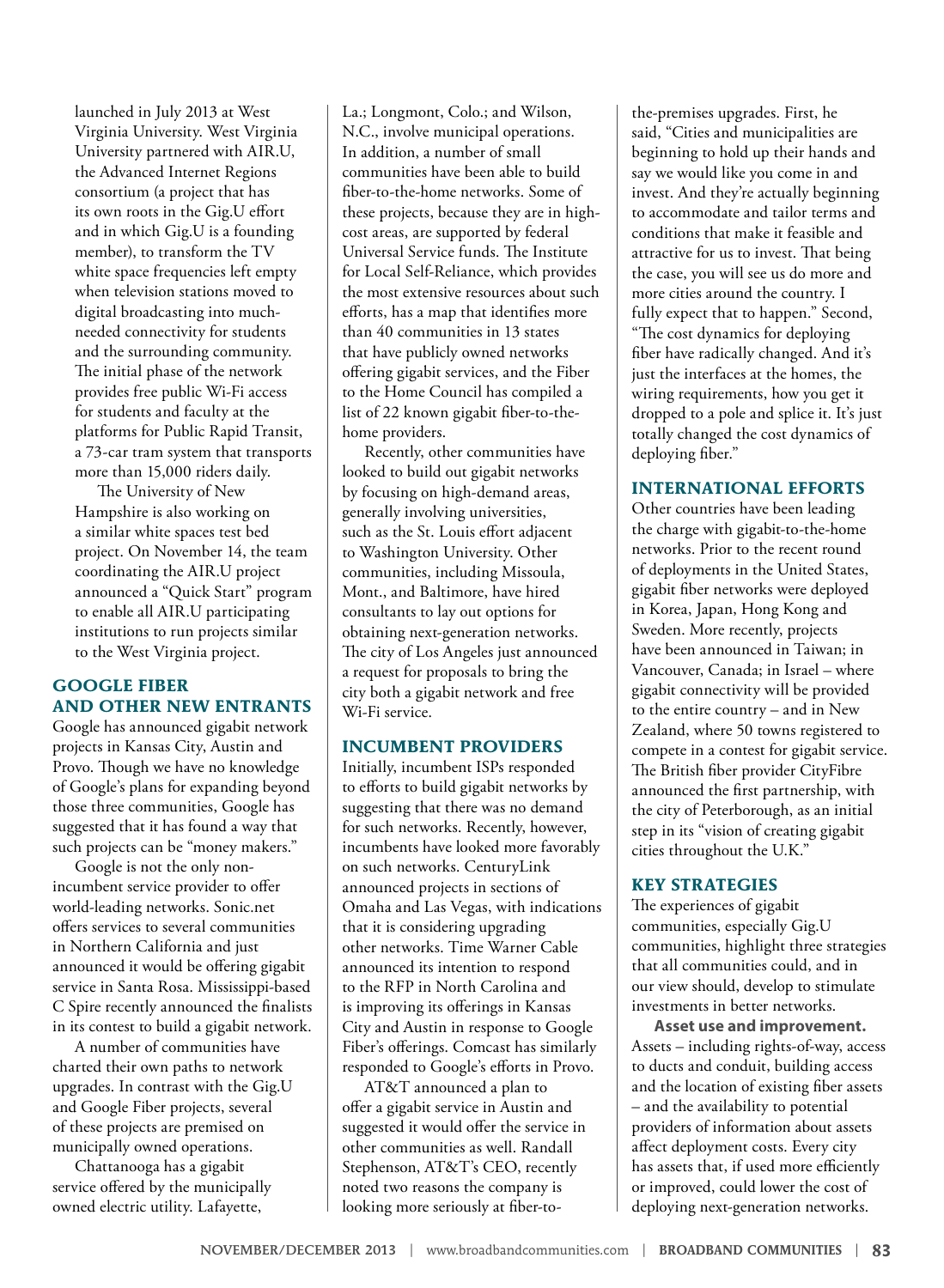## ECONOMIC DEVELOPMENT

Bringing together major beneficiaries of abundant bandwidth to support a gigabit network project gives providers the confidence to invest in better networks.

Gig.U has developed an inventory to help communities determine their asset profiles.

As a next step, cities should consider policies that make rights-of-way and poles available to providers on a clear and reasonable basis though a rapid approval process. Cities should also ensure that make-ready work for pole attachments is done expeditiously, coordinate with providers to save costs and allow those providers to perform the work through approved contractors.

Cities can also – with minimal cost – upgrade assets to substantially reduce the cost of new networks. For example, cities can install ubiquitous fiber conduit or even dark fiber that can be leased in exchange for agreements to provide certain services. By implementing a "dig once" policy that requires conduit or fiber installation anywhere there is road construction, cities can reduce deployment costs along roadways by 90 percent while adding less than 1 percent to the cost of construction and minimizing disruption to neighborhoods. Indeed, Seattle's long history of doing so put that city in the lead among Gig.U communities in building out worldleading networks.

**Regulatory flexibility to accommodate new business models.** Private capital–driven projects such as Google Fiber and some Gig.U efforts have found success by using a model in which neighborhoods determine where services will be built out first by precommitting to buy service. Even if a provider offers service over a broad area, it is obligated to build only in neighborhoods where a minimum number of buyers precommit to purchase the service.

Though it is too early to draw any hard conclusions, in the most advanced case, Google's Kansas City project, 90 percent of eligible neighborhoods qualified, resulting in nearly universal coverage of the community. By adopting a policy allowing this business strategy, a community can dramatically reduce capital expenditures by both lowering the investment risk and facilitating a more efficient neighborhood-byneighborhood build rather than a costly house-by-house build.

Cities that have attracted nextgeneration networks have also been flexible in expediting permitting and inspections. In construction, time is not just money; it's a lot of money. Speeding these processes lowers costs.

**Demand identification.** A third principal strategy is demand identification. The precommitment tactic noted above serves to identify demand. Google and Gig.U communities have also experienced some success by creating websites that serve as one-stop shops for gathering those precommitments.

New York City offers another approach, relying on greater transparency and competition in targeted areas to bring together demand for higher bandwidth, thus improving the economics of deployment for those areas. The city is assisting small and medium-sized businesses in unwired or underwired buildings by offering them free, fast-track wiring.

Whatever its choice of tactics, a city should approach the opportunity as if it were going after any important economic development project. When that happens, city agencies, anchor institutions such as universities and health care facilities, major business

interests and other community institutions come together to pitch in and make the economics work for the project. In a gigabit network project, bringing together major beneficiaries of abundant bandwidth helps providers have the confidence to invest in better networks.

### **LESSONS LEARNED**

The experiences of the last several years have also provided many lessons for all communities that wish to have improved bandwidth for their businesses and residents. These lessons include

*Organizing community resources and stakeholders is essential for making gigabit projects economically viable.* Communities that have moved forward are similar only in that they have decided to make improvement of available broadband a high priority. Any community has the ability to organize its resources to lower capital expenditures, operating expenditures and risk and to raise revenues – the key to making gigabit projects economically viable.

*Start with a clear understanding of how your city's rules and assets affect deployment costs.* An organizing effort starts with a detailed understanding of how a community's policies and assets affect the economics of network deployments. Gig.U, the Fiber to the Home Council and others have developed tools for this exercise, and the public documents from the Google Fiber project also provide a road map for how cities should think about the impact of their rules and assets on network economics.

*As planning and deploying a network takes a long time – and it always takes longer than you think – today is the right time to start thinking about how to improve the economics.* Every day, cities make decisions that can affect the cost of deployment. Every time a street is dug up, every time an area is developed or redeveloped, there is an opportunity to lower the cost of a future deployment.

*Though success depends upon broad support, it also depends on*